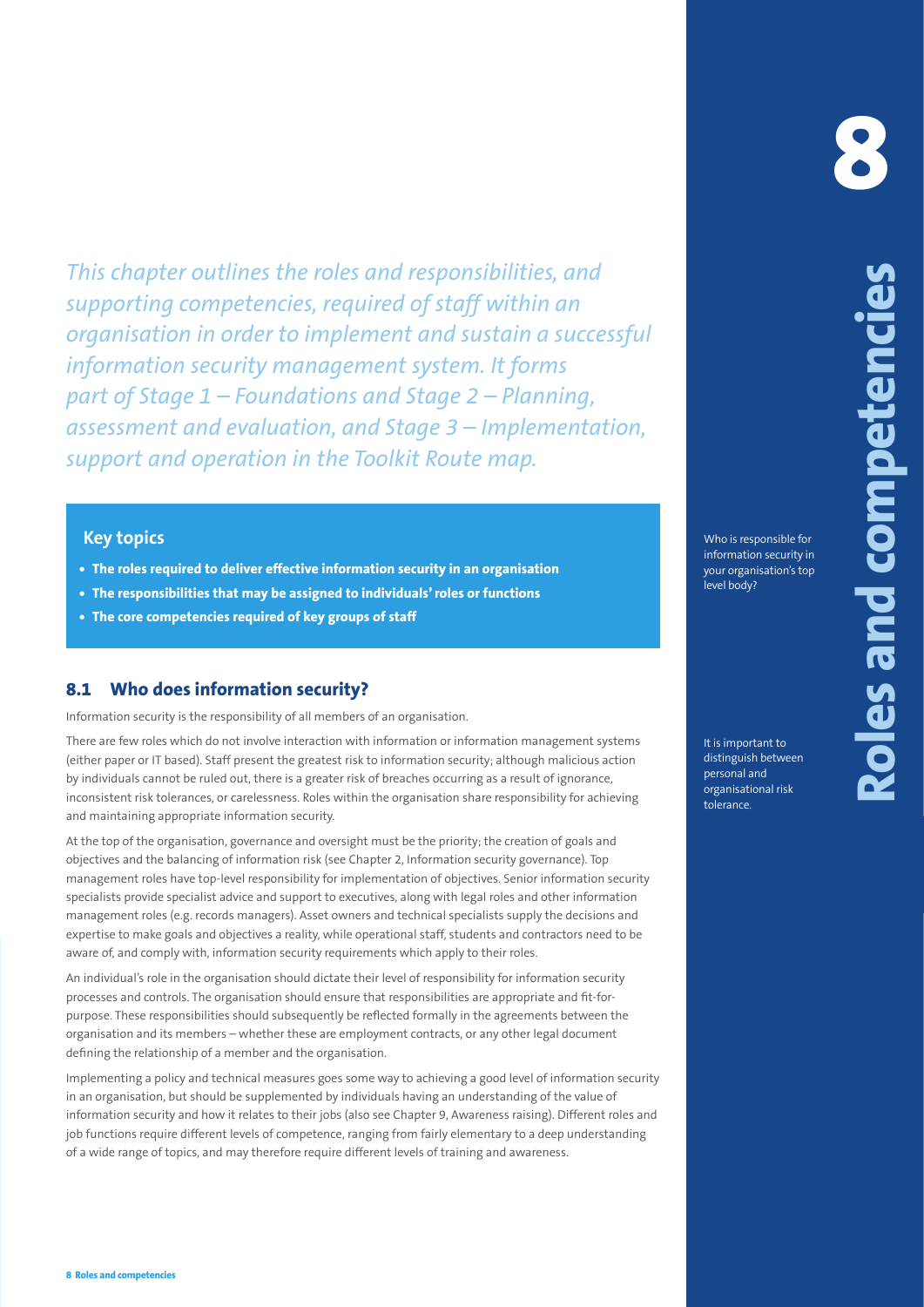## **8.2 Top management – decision makers**

Information security decision-makers, or "top management", manage information security strategy (including Chapter 12, Continual improvement) and governance (see Chapter 2, Information security governance), as these relate to the organisation, its values and its goals. They will have responsibility for determining strategy, policy and, critically, budget. Decisions which they will take include:

- investment in new technologies
- approving a training programme
- authorising a data classification scheme (see Chapter 7, Information management)
- authorising audits to ensure processes and policies remain fit for purpose.

Decision-makers exist at both the organisational and departmental levels within higher and further educational institutions. This leadership should be visible within the organisation.

The risks associated with information need to be owned by a member of top management. In many organisations, this role is known as the Senior Information Risk Owner (SIRO). The role of the SIRO focuses upon ownership of information risk, which is necessary for good information security governance (see Chapter 2, Information security governance).

It is likely that the SIRO will be part of the portfolio of responsibilities of a top level operational manager within the organisation (e.g. the Director of Governance, Risk and Compliance). It is a key decision making role which, in order to be effective, must fit in with any existing risk management hierarchy. The role of the SIRO is an established part of most public sector ISMSs, notably in the NHS.

The SIRO acts as lead and champion for information risk management initiatives and ensures that top management are adequately briefed on strategic level information risk management issues. The SIRO can also authorise acceptance or mitigation of major information security risks that deviate from agreed standards, and determine when (and by whom) breaches of information security will be reported to relevant external authorities.

#### **8.2.1 Competencies of top management**

The need to implement an organisation-wide information security management system will be competing with many other initiatives; top management must understand why information security is important to the organisation to ensure that it is adequately funded. Specifically, they need to understand:

- the principles of risk management and the part that information security management plays in mitigating risks
- the potential risk and impact of an information security breach
- that information assets vary in their sensitivity and importance and hence may require different approaches to information security.
- In addition to the above, the Senior Information Risk Owner (SIRO) for the organisation needs to have:
	- the communications skills to 'sell' why information security is important to the other members of top management
	- the ability to link information security issues to the overall organisational strategy.

#### **8.3 Asset owners**

A number of senior staff will have de facto responsibility for the information assets under their control. For example, the HR Director will have responsibility for all the personnel information held within the organisation and will, in part, be responsible for determining how it is used, accessed and stored.

The responsibility may be implicit, for example the post holder will be the senior business owner of processes relating to the given asset. Alternatively, it may be explicitly outlined, for example in the terms and conditions associated with research grant awards for principal investigators.

The responsibility will cover being aware of, and authorising, the uses to which asset(s) are put. It may also extend to ensuring that those that have access to assets are trained and are operating appropriately.

Asset owners must have sufficient seniority to take decisions about the protection of their asset from a strategic perspective. Issues may arise here, as information asset owners may have no direct management control over dispersed instances of those assets. In this case, the focus of the role may be on setting security policy/standards for handling of the asset.

Do you have a mechanism to establish asset owners in your organisation? Does, for example, the HR Director understand that s/he has this responsibility?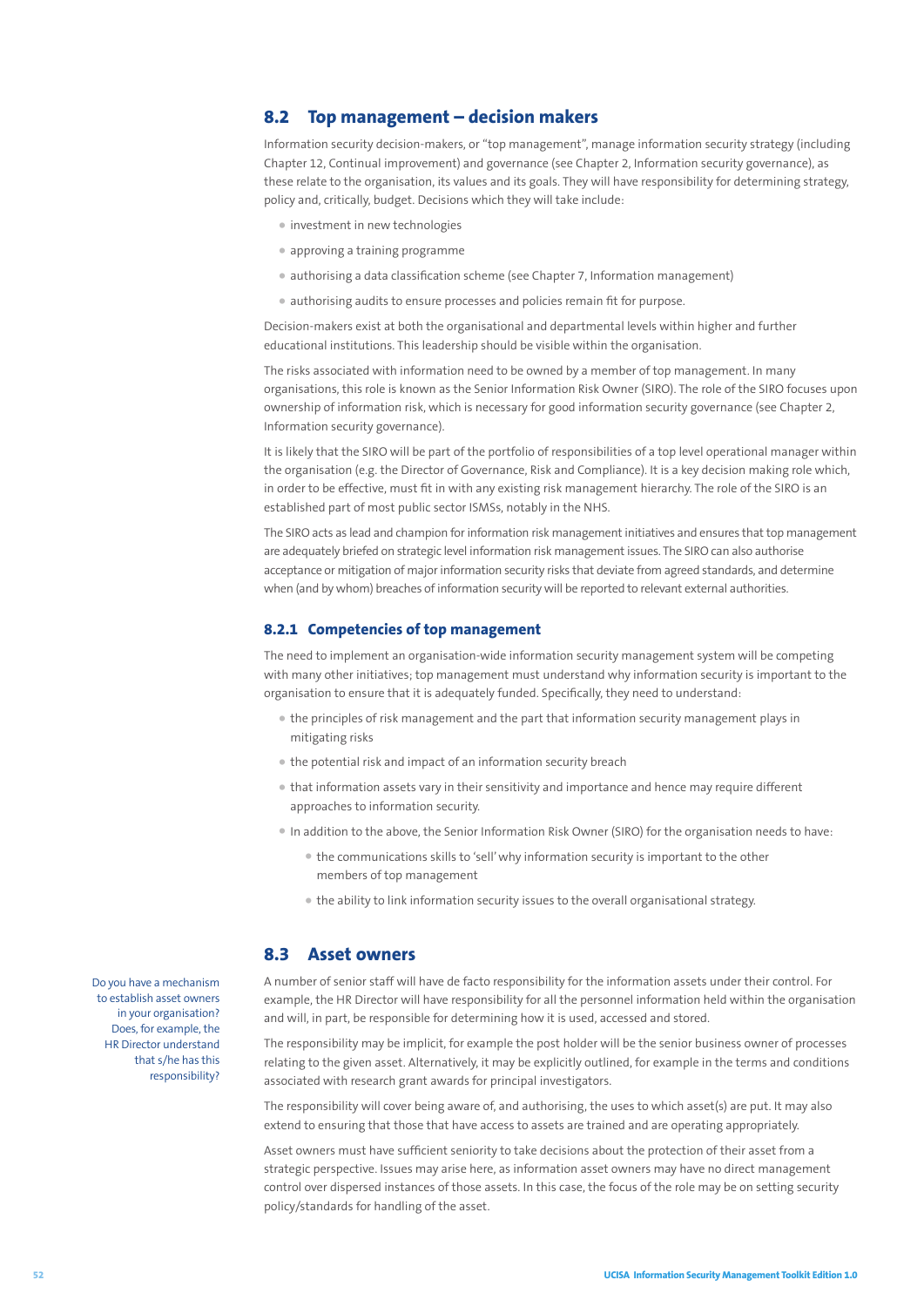## **8.3.1 Competencies of asset owners**

Organisational asset owners, such as the HR Director, will be members of the organisation's information security group and so should have sufficient understanding in order to be able to inform the decisions made by the group and to understand the impact on their aspect of the organisation's business. Specifically they need to understand:

- the principles of risk management and the part that information security management plays in mitigating risks
- information security principles
- how to classify information assets
- the risk and impact of an information security breach affecting their assets
- the implication of organisational information security policy on the aspect of the business they are responsible for
- the contribution which policies and processes in their business areas make to organisational information security
- the processes relating to the maintenance and use of their information assets.

Understanding the interaction between business functions and information security is particularly critical for those responsible for information relating to people in the organisation.

Maintenance of the information asset may be devolved to departments across the organisation. Consequently some of the responsibility for ensuring that information security policy and principles are applied appropriately to assets may also be devolved to individuals at a departmental level (for example, a departmental administrator). Individuals fulfilling these roles will need the same competencies as the organisational asset owner, albeit applied in a departmental context. Overall responsibility, however, remains with the organisational asset owner.

# **8.4 Dedicated information security roles**

The role of a Chief Information Security Officer (CISO) is a necessary part of information security management. The CISO is the head of the information security function within an organisation, and is usually responsible for establishing and maintaining the enterprise vision, strategy and programme to ensure information assets and technologies are adequately protected.

There will be a number of roles required to support the CISO that are focused on advice, implementation and monitoring. These are often hybrid roles requiring an understanding of legislative requirements and organisational policy and, in IT focused teams, may also require technical knowledge.

Responsibilities may include activities such as conducting risk assessments, monitoring and reporting breaches and monitoring for potentially malicious activity (see Chapter 10, Measurement), and developing processes to ensure that access to systems is removed in a timely fashion from those leaving the organisation. These responsibilities may be vested in an individual or in a team; sample job descriptions are given in the Annex: Example resources to accompany the Toolkit.

The individuals fulfilling the implementation and monitoring roles will often form the core of the team to manage security incidents in the organisation. The team will have responsibility for the monitoring, detection and reporting of security breaches (see Chapter 11, When things go wrong: nonconformities and incidents), for the implementation of centrally mediated measures, and for providing advice and guidance to local areas. The team will also be a focal point for notifications of potential breaches of security and will lead internal investigations. In some instances, there may also be a sub-team with specific responsibility for IT-based information security.

The overall information security team may adopt a collaborative approach to inform decisions and guidance; a case study from UCL included in the Annex illustrates this approach.

Where possible, areas which handle subjects strongly related to information security should be integrated, or work closely together. Relationships should be maintained with areas which influence information security, but which have their own identity (the physical security department may be a good example of this).

Legal professionals will also exist within the specialist information security space, to handle situations relating to Data Protection, Freedom of Information, Information Rights management, Information Governance Toolkit compliance, payment card security, intellectual property and other related areas. Some roles also audit and review activities as part of organisational processes which do not directly or explicitly involve information security or information technology - this can include paper-based information or physical access to organisation facilities.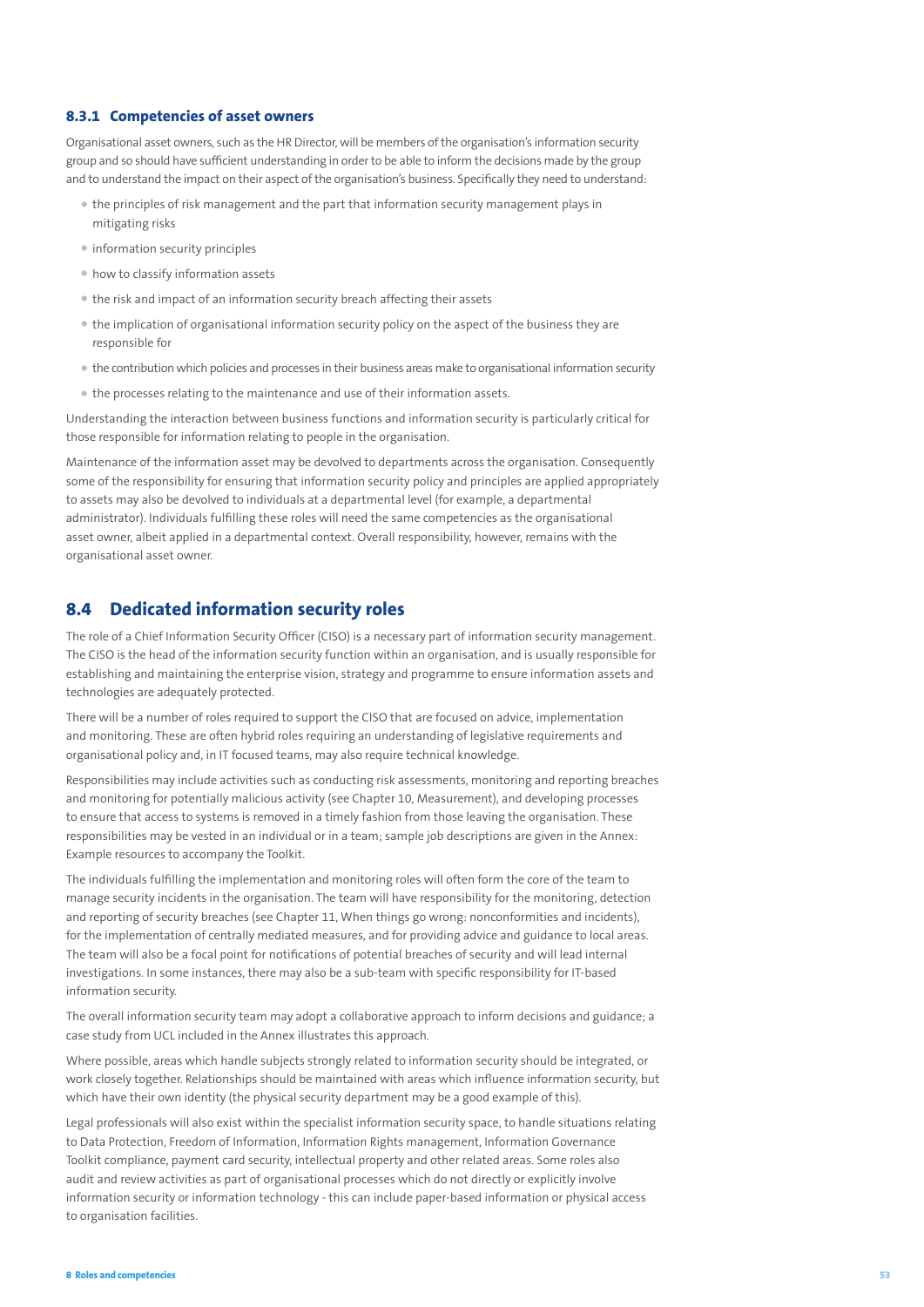#### **8.4.1 Competencies of information security professionals**

Information security roles within an organisation must have a variety of skills and expertise in order to fulfil their roles. They will need people skills in order to communicate to a wide range of the organisation's staff, process skills to understand how information/data is used and the risks those processes may present, technical skills (knowledge of law, IT skills for those in IT focussed positions), and a high level appreciation of what IT protection can be delivered for those at a CISO level). They will need to:

- understand the nature of threats and risks to the organisation's information
- understand information security legislation and its application within the organisation
- understand organisational policy and its relationship to the organisation's information assets
- be able to communicate at all levels within an organisation to promote the need for information security
- understand the processing of information assets.

There are a wide variety of skills frameworks which can be used to measure and develop information security competence, including:

- The CESG Information Assurance Programme
- IISP Skills Framework
- ISACA qualifications (e.g. CISM)
- ISC2 Common Body of Knowledge and qualifications (e.g. CISSP)
- SANS programmes.

There is no "best" scheme – an organisation should evaluate their requirements and decide which scheme, or schemes (if any) is/are most suited to their needs.

#### **8.4.2 Competencies of legal and compliance professionals**

Roles with responsibility for legal advice will require a good appreciation of how their specific field fits into the wider organisation's approach to information risk management. They also have to be able to enable the organisation to be aware of and comply with legal requirements – some of which may vary depending upon the country in which information is being handled. They will need:

- to understand the relevant laws and contracts which relate to the information being handled by the organisation
- to maintain cordial relations with external bodies which impose requirements upon the organisation
- to liaise closely with information security professionals to ensure that policies and advice are legally acceptable
- to be able to negotiate with internal and external parties and achieve a common understanding of ambiguous or conflicting requirements, or agree approaches to handling risk which do not exactly match external requirements
- to be able to liaise with areas across the organisation to advise on and provide approval (as appropriate) for proposed activities.

# **8.5 Other roles**

Almost all individuals in any organisation interact with information in the course of their activities and can therefore impact information security. This can include staff who handle personal information, faculty administrators managing student data, researchers developing intellectual property and managing sensitive data, and students using the organisation's infrastructure to conduct their studies.

Principal investigators, as the lead individuals on research projects, will create information assets during the course of their research. There is, for publicly funded research, growing emphasis on the curation of research data and open access to both research outcomes and the data that informed it.

A significant volume of research is funded by commercial organisations. Such research may be carried out to meet the specific needs of the funder, who may need to protect the commercial value of the research and related data. Research contracts with commercial organisations may well stipulate that the data and outcomes from the research are commercially sensitive and so need to be held securely, and require a data management plan in advance as supporting evidence. In addition, if medical data is being received, additional requirements such as the Information Governance Toolkit may need to be satisfied prior to the provision of data.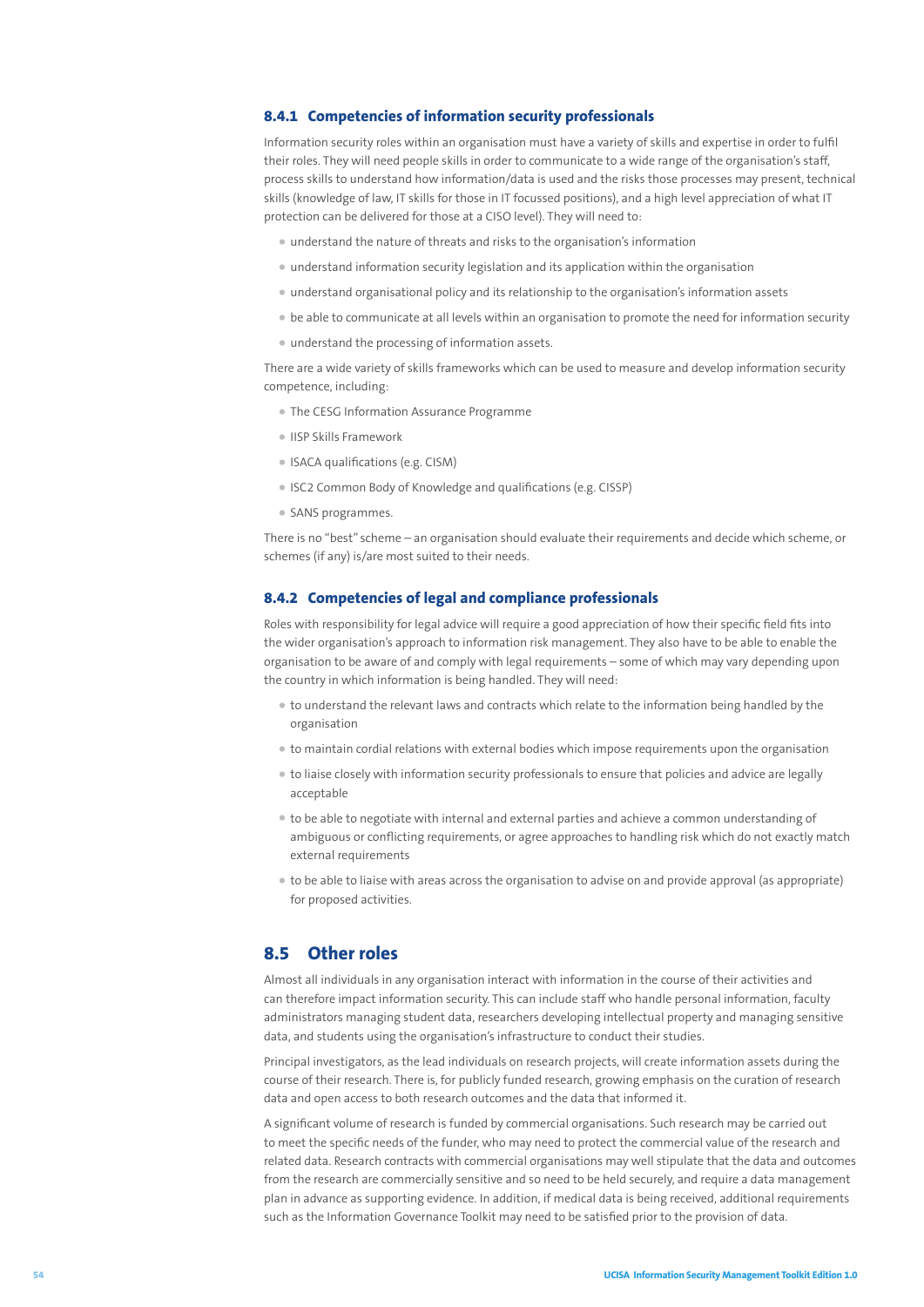Roles which are engaged in the delivery of administrative services will have a greater level of responsibility for security of the information their service holds, by virtue of the fact that they will have higher levels of access than those that merely access the information on a read-only basis.

## **8.5.1 Competencies of research leads**

Responsibility for the security of the assets generated by a research project lies with the grant holder – often the Principal Investigator (PI). This implies that the grant holder also has responsibility for the conduct of any members of the research team involved in their project. PIs (and their teams) will need to understand:

- information security principles
- the sensitivity of the information assets that will be used and/or generated by their research (whether they are commercially confidential, personal, or ethically sensitive)
- how to apply appropriate security measures to sensitive data
- the likely impact of an information security breach (relating to the information they are handling) on their organisation and on their own professional standing.

#### **8.5.2 Competencies of contractors and third party organisations**

Third party contractors coming into the organisation are usually specialists or professionals, and it is easy to assume that their expertise also extends to information security. In fact, the converse is true; they are less likely to appreciate local organisational information security arrangements. Those responsible for managing the appointment of contractors should be aware of the risks they pose. Contractors should be required to sign agreements that recognise information security requirements or complete appropriate training before beginning work.

Similarly, whilst adequate security constraints may be in force for employees and contractors, those same levels of safeguard may be overlooked when dealing with third parties, such as hardware and software suppliers, consultants and other service providers. See Chapter 4, Scoping for advice on managing third parties.

## **8.5.3 Competencies of administrators**

Administrative staff need to be able to:

- understand the need to protect information (much of this may be tied to the need to adhere to data protection principles) and the risks of not protecting information
- apply information security principles when dealing with information such as staff and student records
- understand how the information is being used.

#### **8.5.4 Competencies of all staff**

The majority of staff will have access to a limited range of systems and will require a clear understanding of relevant information security principles. The relevant competencies are:

- to understand why protecting information is important
- to understand the relationship between the information they maintain and information security and hence their responsibility to maintain data accurately and in a timely fashion
- to be able to distinguish between types of information (and hence, what is important to protect)
- to understand why it is good practice to back up data, change passwords, etc.

The final point is important to ensuring accurate data – whilst it may be clear that there is a statutory requirement to record staff sickness absences, it may not be apparent to the person entering the data why some details may be required. For example, HR staff may not be aware that entering an end date against an employee's record will trigger the termination of access to IT systems and buildings. Consequently timely entry of that data may mitigate an information security risk. Understanding the use of data and its importance to the organisation assists in ensuring its accuracy; central administrative staff may have a role in educating those maintaining data within departments on how the information is used.

How well is responsibility for information security embedded in individual job descriptions in your organisation?